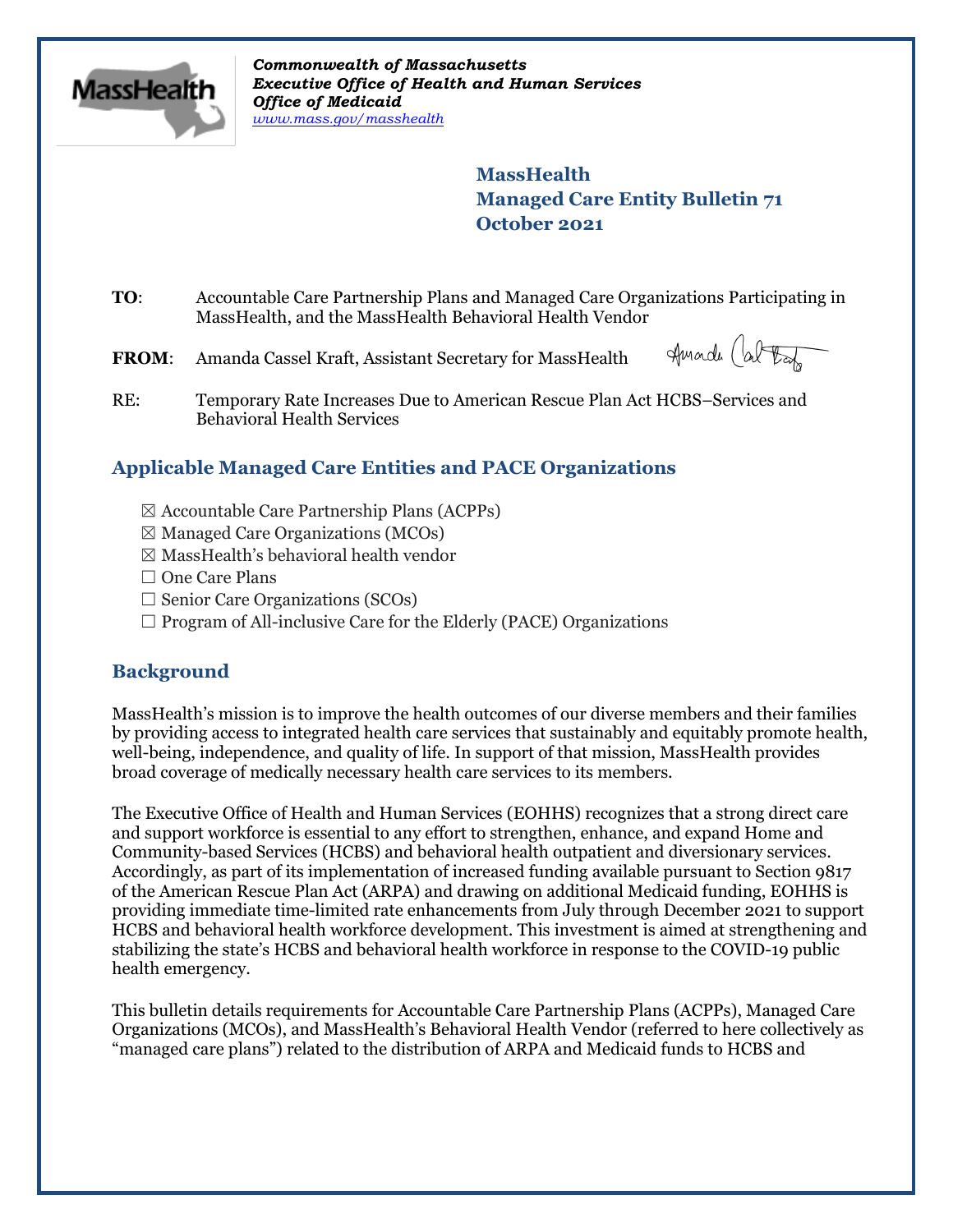**MassHealth Managed Care Entity Bulletin 71 October 2021 Page 2 of 10**

behavioral health providers through provider rate increases.<sup>[1](#page-1-0)</sup> MassHealth is directing managed care plans to adjust certain provider payments. Furthermore, managed care plans must follow steps outlined below to ensure funding is only applied to allowable uses.

MassHealth is concurrently publishing a companion bulletin (Managed Care Entity Bulletin 72) applicable to Senior Care Organizations (SCOs), One Care plans, and Program of All-inclusive Care for the Elderly (PACE) organizations.

MassHealth anticipates extending temporary rate increases for HCBS and Behavioral Health services through June 30, 2022, and will provide further guidance on such increases in calendar year 2022 in the coming months.

### **Eligible Medicaid HCBS and Behavioral Health Direct Care, Clinical, and Support Staff**

Managed care plans must ensure that their providers receiving the rate increases set forth in this bulletin use at least 90% of the enhanced funds to support HCBS and behavioral health direct care and support staff. HCBS and behavioral health direct care and support staff as well as behavioral health clinical staff providing managed care plan covered services that are eligible for the rate increases include, but are not limited to:

- Frontline workers who provide care, services, or support to families and individuals in home and community-based and behavioral health outpatient and diversionary settings. Note:
	- o There are a variety of job titles that currently refer to these workers including, but not limited to: licensed practical nurses (LPNs), registered nurses (RNs), psychiatric nurse practitioners, home health and home care aides (workers), nurse aides, nursing assistants, social workers, recovery coaches, recovery specialists, case managers, care coordinators, licensed and pre-licensed master level clinicians, psychologists, and psychiatrists.

The following workers are not considered HCBS and behavioral health direct care, clinical, or support staff and would be considered **ineligible** toward meeting the 90% requirement:

• Executive management, administrators or individuals in positions that do not include the provision of HCBS or behavioral health services or supports directly to the individual and/or their family.

 $\overline{a}$ 

<span id="page-1-0"></span><sup>1</sup> MassHealth is also directing rate increases for Early Intervention services, which are medical services under the ACPP and MCO contracts. However, for simplicity purposes, all references to behavioral health services should be understood to include Early Intervention services as well. Intensive Early Intervention services are themselves Behavioral Health Services.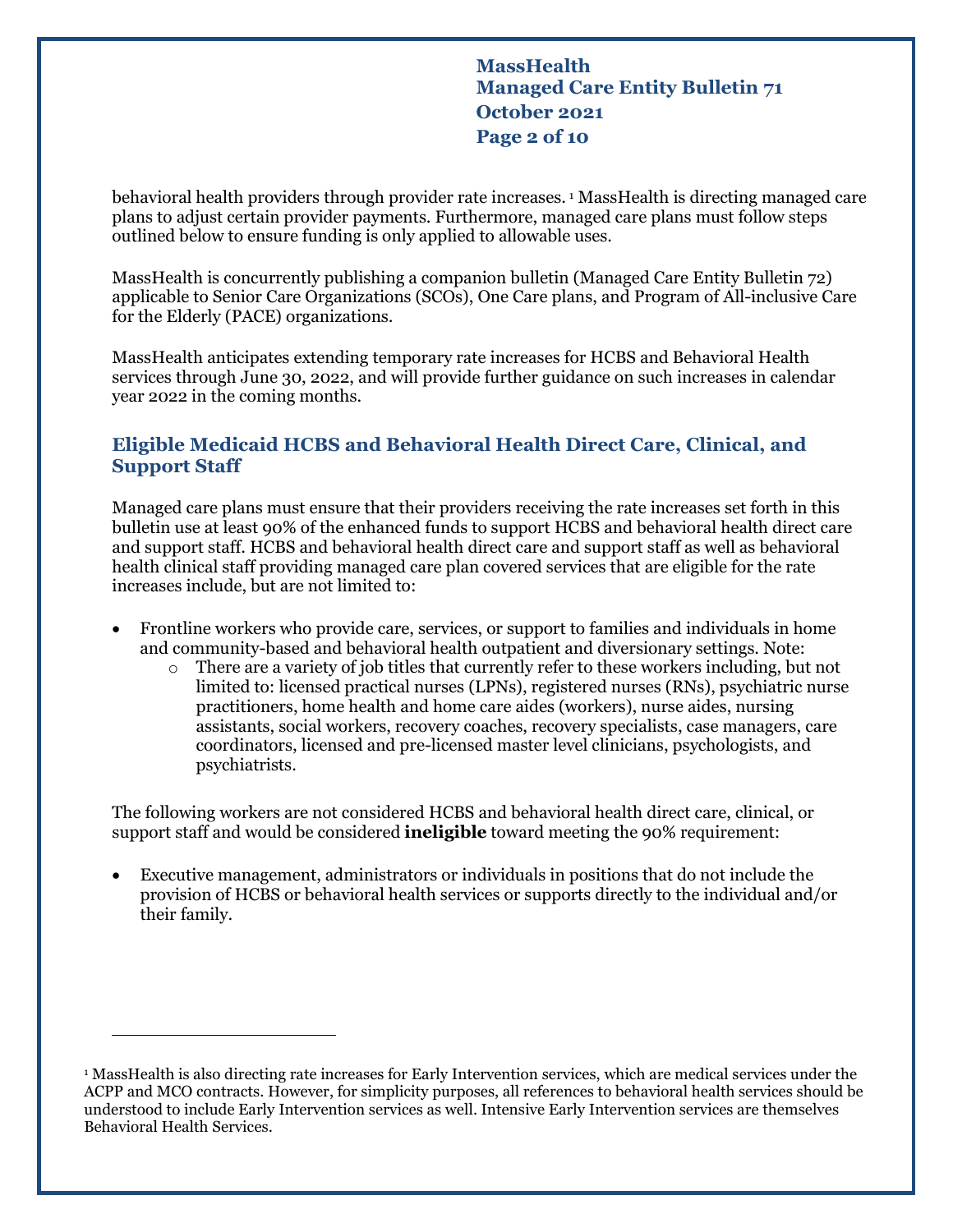# **MassHealth Managed Care Entity Bulletin 71 October 2021 Page 3 of 10**

### **Allowable Uses**

Managed care plans must ensure that providers receiving the rate increases use this funding for the specific purposes of recruiting, building, and retaining their direct care, clinical, and support workforce. Examples of allowable uses include:

- "Recruitment" defined as offering of incentives and/or onboarding/training.
- "Bonuses" defined as added compensation that is over and above an hourly rate of pay and are not part of an employee's standard wages. An employee may receive a retention or recruitment bonus.
- "Overtime" defined as compensation for additional hours worked beyond the employer's standard work week.
- "Shift differential" defined as additional pay beyond the employee's standard hourly wage for working a specific shift (e.g., nights, weekends, holidays, etc.) or working for special populations (e.g., dementia, autism spectrum disorder, etc.).
- "Hourly wage increase" defined as an increase to the wage the provider agrees to pay an employee per hour worked.
- "Wraparound benefits" defined as employer provided benefits to help the workforce remain employed. Examples include public transportation or shared ride reimbursements, meal vouchers, or small grants for childcare assistance or regular car maintenance. Other examples include paying for testing or certification materials, continuing education credits (CEUs), or exam fees to encourage retention of staff moving up in the career ladder.

Managed care plans should encourage their providers to choose the most optimal distribution method to benefit their employees. Providers may use enhanced funds to cover costs associated with incentives provided to direct care and support staff beginning on, but not before, June 1, 2021. Managed care plans must ensure that providers expend all funds received as a result of this enhanced rate by June 30, 2022.

# **Provider Spending Report and Attestation**

Managed care plans must ensure that providers complete an attestation assuring EOHHS that they will use at least 90% of the funds for HCBS and behavioral health workforce development, which could include hiring and retention bonuses and other categories of worker compensation, as a condition of receipt of the enhanced funding. Additionally, plans must require providers that receive enhanced funds to submit a spending report to EOHHS that accounts for how the enhanced funds were used. Attestations and reporting will be aggregated across all lines of payment (i.e., MassHealth fee-for-service, MassHealth managed care, and state agencies) such that a provider should submit only one attestation and aggregate payments in the required spending reports.

Managed care plans must ensure that following the distribution of this funding, providers submit a spending report to EOHHS outlining how they used the funds. EOHHS will create an online spending report tool for providers to submit required information. The tool will be accessible here: [www.mass.gov/info-details/strengthening-home-and-community-based-services-and-behavioral](http://www.mass.gov/info-details/strengthening-home-and-community-based-services-and-behavioral-health-services-using-american-rescue-plan-arp-funding)[health-services-using-american-rescue-plan-arp-funding](http://www.mass.gov/info-details/strengthening-home-and-community-based-services-and-behavioral-health-services-using-american-rescue-plan-arp-funding)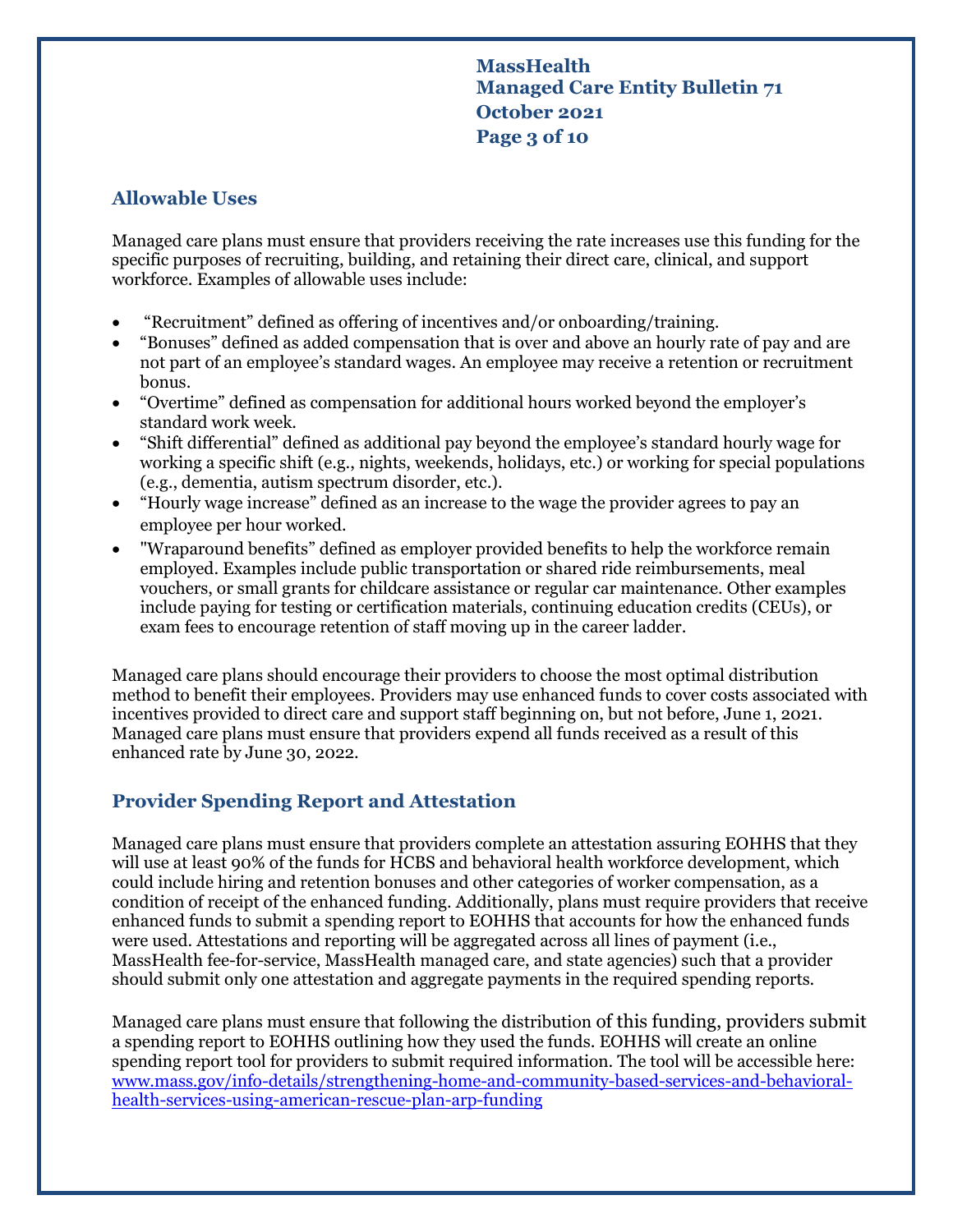**MassHealth Managed Care Entity Bulletin 71 October 2021 Page 4 of 10**

The spending categories will align with the types of allowable uses defined in this document and will be aggregated across all payors (i.e., MassHealth fee-for-service, MassHealth managed care, and state agency payments).

The spending report tool also includes an attestation form. Managed care plans must ensure that providers complete the attestation confirming that they used at least 90% of the funds for HCBS and behavioral health workforce development, which includes hiring and retention bonuses and other categories of worker compensation as described herein.

Managed care plans must ensure that providers receiving enhanced funds complete and submit the spending report and attestation to MassHealth and retain a copy of their submission in their records.

Spending reports and attestations will be due July 31, 2022.

#### **Multiple Businesses**

EOHHS recognizes that some providers deliver certain HCBS and behavioral health services through separate businesses. Managed care plans must ensure that providers in this situation submit one attestation and one spending report per Employer Identification Number (EIN) or Tax Identification Number (TIN).

For example, a provider operates one business for its Behavioral Health services, and another business for Home Health Aide services. The two businesses have two separate EINs. In this case, the provider must submit two attestations and two spending reports—one attestation and spending report for its Behavioral Health business, and a second attestation and spending report for its Home Health Aide business.

#### **Failure to Comply with Requirements**

Managed care plans must inform their providers that failure to comply with the attestation and spending plan requirement may subject the provider to financial penalty.

#### **Temporary Rate Increases by Service**

MassHealth is directing managed care plans to increase payment rates temporarily to providers of the services specified in the table below. The rate increases apply to services delivered in-person and via telehealth, as applicable. The managed care plan must apply the percentage increases indicated in the table to the plan's current contracted rates, as of June 30, 2021, with providers, regardless of whether those rates are the same as the MassHealth fee-for-service rates. For any service already subject to a directed payment requirement, the managed care plan shall apply the rate increases set forth below to the directed payment amount set forth in the managed care plan's contract.

If a managed care plan has sub-capitated or Alternative Payment Methodology (APM) arrangements with providers, the sub-capitated or APM payments to providers should be increased by the equivalent of the rate increases that would be required for fee for service payments.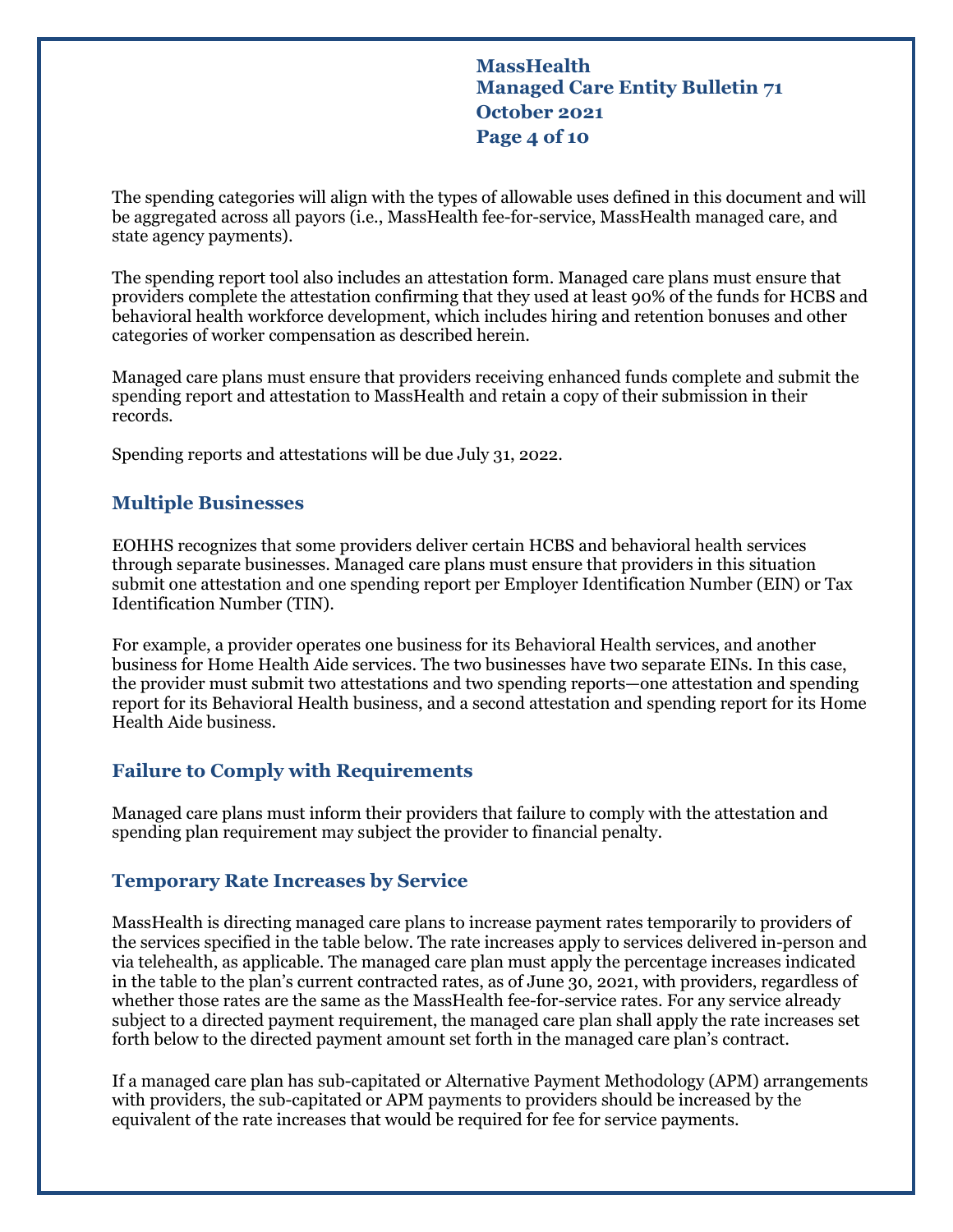# **MassHealth Managed Care Entity Bulletin 71 October 2021 Page 5 of 10**

Plans will not subject the required rate increases to any withhold arrangement with providers; the plans will ensure that providers receive the full rate increases in payments made for the services listed in the table below. MassHealth will amend the plans' contracts to reflect these rate increase requirements in the coming weeks.

### **ARPA Home and Community Based Services (HCBS) Temporary Rate Increases by Service**

| <b>Covered</b><br><b>Service</b>                                                                                                                                        | <b>Increase</b>                                                                                                                                                                                                                                                       | Rate<br><b>Increase</b><br><b>Effective</b><br><b>Date</b> | Rate<br><b>Increase</b><br>End<br><b>Date</b> | ACPP/<br><b>MCO</b> | <b>MBHP</b> |
|-------------------------------------------------------------------------------------------------------------------------------------------------------------------------|-----------------------------------------------------------------------------------------------------------------------------------------------------------------------------------------------------------------------------------------------------------------------|------------------------------------------------------------|-----------------------------------------------|---------------------|-------------|
| <b>Private Duty</b><br>Nursing/<br>Continuous<br><b>Skilled</b><br><b>Nursing</b><br>services<br>provided to<br><b>Special Kids</b><br><b>Special Care</b><br>enrollees | 30%                                                                                                                                                                                                                                                                   | 7/1/21                                                     | 12/31/21                                      | X                   |             |
| Children's<br>Behavioral<br>Health<br>Initiative<br>(CBHI)                                                                                                              | MassHealth has increased<br>its state plan rates for<br>CBHI services. In<br>accordance with the<br>directed payment in their<br>contracts with EOHHS,<br>plans must pay CBHI<br>providers at or above the<br>MassHealth state plan<br>rate. See Appendix C<br>below. | 7/1/2021                                                   | 12/31/21                                      | X                   | X           |
| Home Health<br><b>Services</b>                                                                                                                                          | 10%                                                                                                                                                                                                                                                                   | 7/1/21                                                     | 12/31/21                                      | $\mathbf X$         |             |
| Durable<br>Medical<br>Equipment                                                                                                                                         | 10%                                                                                                                                                                                                                                                                   | 7/1/21                                                     | 12/31/21                                      | X                   |             |

Please refer to Appendix B and C for additional details.

#### **Behavioral Health Rate Increases by Service**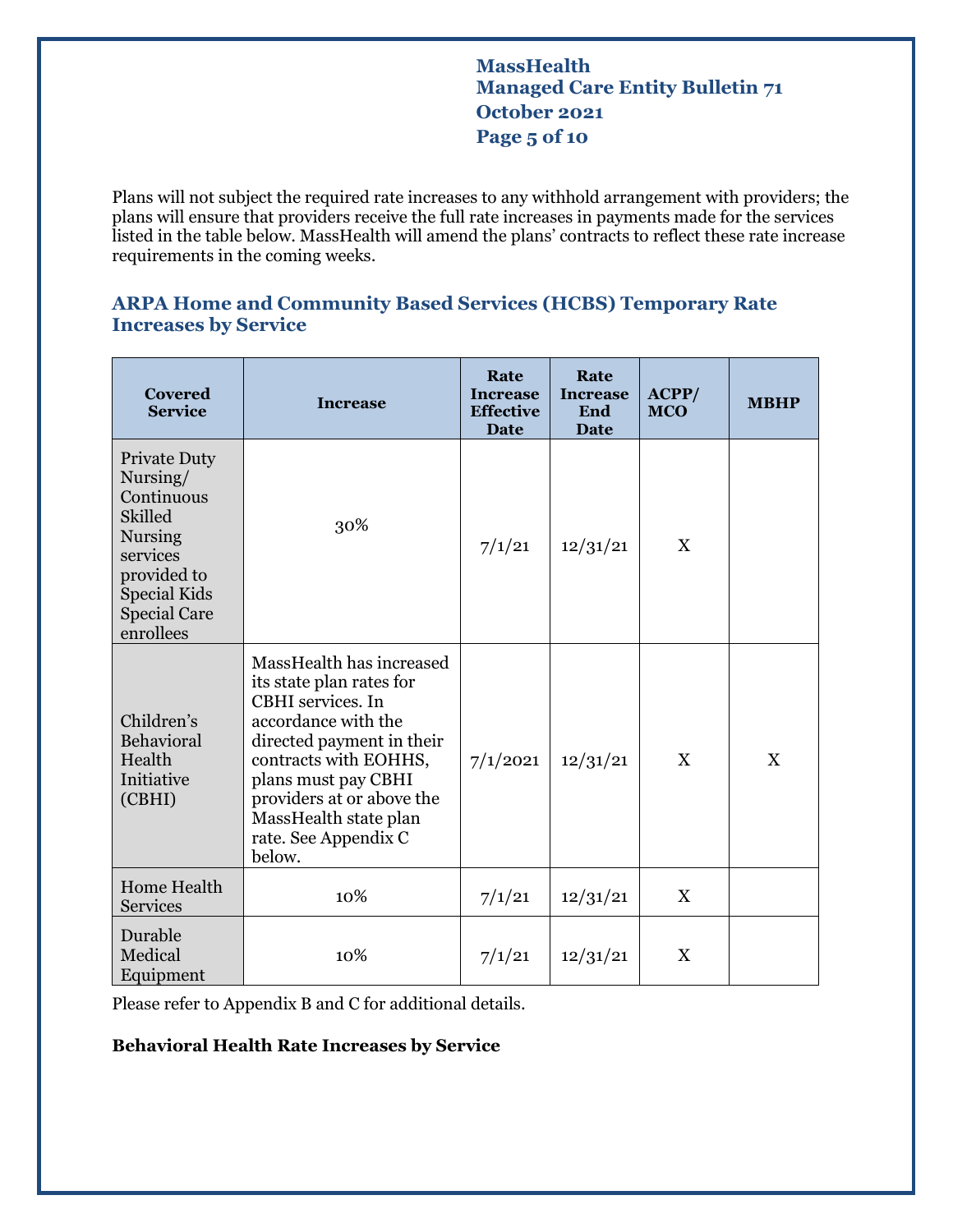# **MassHealth Managed Care Entity Bulletin 71 October 2021 Page 6 of 10**

| <b>Covered Service</b>                                                                                                                                                                                                                                                                                                                                                                                                                              | <b>Increase</b> | Rate<br><b>Increase</b><br><b>Effective</b><br>Date | Rate<br><b>Increase</b><br>End<br>Date | ACPP/<br><b>MCO</b>       | <b>MBHP</b>               |
|-----------------------------------------------------------------------------------------------------------------------------------------------------------------------------------------------------------------------------------------------------------------------------------------------------------------------------------------------------------------------------------------------------------------------------------------------------|-----------------|-----------------------------------------------------|----------------------------------------|---------------------------|---------------------------|
| <b>Emergency Service Program</b><br>(ESP) and Community Crisis<br><b>Stabilization (CCS)</b>                                                                                                                                                                                                                                                                                                                                                        | 10%             | 7/1/21                                              | 12/31/21                               | X                         | X                         |
| Outpatient mental health<br>services:<br>Couples/Family Treatment<br>Diagnostic Evaluation<br><b>Dialectical Behavioral Therapy</b><br>(DBT)<br><b>Family Consultation</b><br><b>Group Treatment</b><br><b>Individual Treatment</b><br>Medication visit<br><b>Psychological Testing</b><br><b>Special Education</b><br><b>Psychological Testing</b><br><b>Electro-Convulsive Therapy</b><br>(ECT)<br>Case consultation<br><b>Collateral Contact</b> | 10%             | 7/1/21                                              | 12/31/21                               | X                         | X                         |
| <b>Community Support</b><br>Program (CSP) and<br><b>Intensive Outpatient</b><br>Program (IOP)                                                                                                                                                                                                                                                                                                                                                       | 10%             | 7/1/21                                              | 12/31/21                               | X                         | X                         |
| <b>Psych Day Treatment</b>                                                                                                                                                                                                                                                                                                                                                                                                                          | 10%             | 7/1/21                                              | 12/31/21                               | X                         | X                         |
| Partial Hospitalization<br>(PHP)                                                                                                                                                                                                                                                                                                                                                                                                                    | 10%             | 7/1/21                                              | 12/31/21                               | X                         | X                         |
| <b>SUD Clinic Services:</b><br>Ambulatory Withdrawal<br>Management<br><b>Medication Visit</b><br><b>Opioid Treatment Services</b><br>including counseling services<br><b>Acute Treatment Services</b>                                                                                                                                                                                                                                               | 10%             | 7/1/21                                              | 12/31/21                               | $\boldsymbol{\mathrm{X}}$ | $\boldsymbol{\mathrm{X}}$ |
| (ATS) for Substance Use<br>Disorders and Clinical                                                                                                                                                                                                                                                                                                                                                                                                   | 10%             | 7/1/21                                              | 12/31/21                               | X                         | X                         |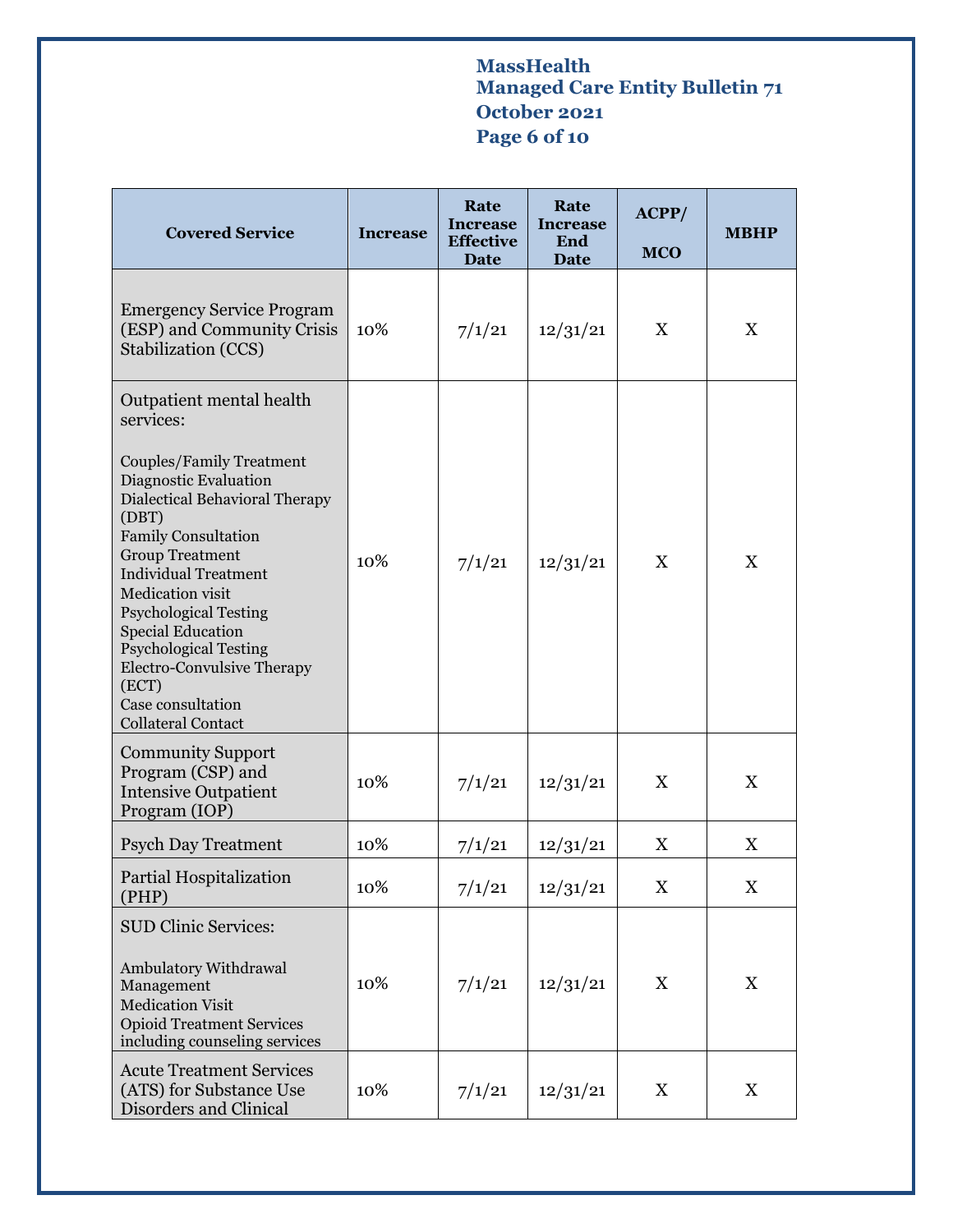# **MassHealth Managed Care Entity Bulletin 71 October 2021 Page 7 of 10**

| <b>Covered Service</b>                                                                                                                                                                               | <b>Increase</b> | Rate<br><b>Increase</b><br><b>Effective</b><br>Date | Rate<br><b>Increase</b><br>End<br><b>Date</b> | ACPP/<br><b>MCO</b>       | <b>MBHP</b>               |
|------------------------------------------------------------------------------------------------------------------------------------------------------------------------------------------------------|-----------------|-----------------------------------------------------|-----------------------------------------------|---------------------------|---------------------------|
| <b>Support Services for</b><br><b>Substance Use Disorders</b><br>(including Individualized<br><b>Treatment Services</b> )                                                                            |                 |                                                     |                                               |                           |                           |
| <b>Residential Rehabilitation</b><br><b>Services for Substance Use</b><br><b>Disorders</b>                                                                                                           | 10%             | 7/1/21                                              | 12/31/21                                      | X                         | X                         |
| <b>Structured Outpatient</b><br><b>Addiction Program (SOAP)</b>                                                                                                                                      | 10%             | 7/1/21                                              | 12/31/21                                      | $\boldsymbol{\mathrm{X}}$ | X                         |
| <b>Recovery Support</b><br>Navigators (RSN)                                                                                                                                                          | 10%             | 7/1/21                                              | 12/31/21                                      | X                         | X                         |
| <b>Recovery Coaching</b>                                                                                                                                                                             | 10%             | 7/1/21                                              | 12/31/21                                      | X                         | X                         |
| <b>Acupuncture Treatment</b>                                                                                                                                                                         | 10%             | 7/1/21                                              | 12/31/21                                      | X                         | X                         |
| <b>Community-Based Acute</b><br>Treatment for Children and<br>Adolescents (CBAT)<br>(including Intensive<br><b>Community-based Acute</b><br><b>Treatment for Children and</b><br>Adolescents (ICBAT) | 10%             | 7/1/21                                              | 12/31/21                                      | $\boldsymbol{\mathrm{X}}$ | X                         |
| <b>Transitional Care Unit</b><br>(TCU)                                                                                                                                                               | 10%             | 7/1/21                                              | 12/31/21                                      | $\boldsymbol{\mathrm{X}}$ | $\boldsymbol{\mathrm{X}}$ |
| <b>Applied Behavioral Analysis</b><br>for members under 21 years<br>of age (ABA Services)                                                                                                            | 10%             | 7/1/21                                              | 12/31/21                                      | $\boldsymbol{\mathrm{X}}$ | X                         |
| <b>Program of Assertive</b><br><b>Community Treatment</b><br>(PACT)                                                                                                                                  | 10%             | 7/1/21                                              | 12/31/21                                      | $\boldsymbol{\mathrm{X}}$ | $\mathbf X$               |
| Early Intervention                                                                                                                                                                                   | 10%             | 7/1/21                                              | 12/31/21                                      | $\boldsymbol{\mathrm{X}}$ |                           |
| <b>Early Intensive Behavioral</b><br>Intervention                                                                                                                                                    | 10%             | 10/1/21                                             | 12/31/21                                      | X                         | X                         |

Please refer to Appendix A for additional details.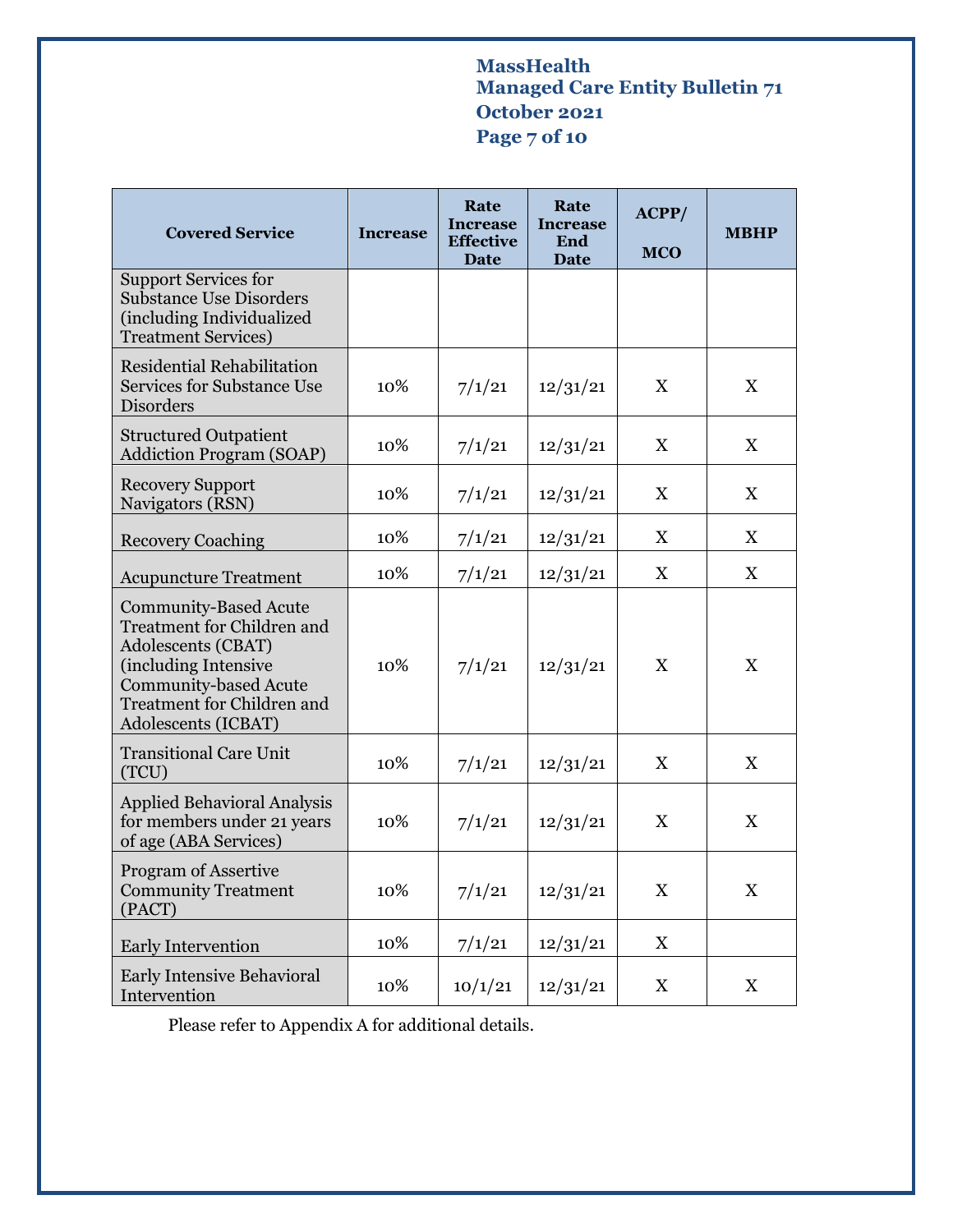**MassHealth Managed Care Entity Bulletin 71 October 2021 Page 8 of 10**

### **Additional Requirements for Temporary Rate Increases for HCBS and Behavioral Health Services**

Managed care plans must pay the increased rate for services delivered on or after the rate increase effective date in the table above, including claims submitted prior to the effective date of this bulletin. All rate increases are effective through December 31, 2021.

All encounter file claim paid amounts with dates of service between the rate increase effective date and the rate increase end date must reflect the specified rate increases having been paid by plans to eligible providers no later than June 30, 2022.

Managed care plans shall certify on a monthly basis in a form and format specified by MassHealth to compliance with the rate increase requirements described in this bulletin. Such certification shall include certification that the plan has made timely payments to only eligible providers, which include these required increases, with no offsets to provider payments through withholds, subcapitated payment arrangements or other APMs. Using the provider attestations sent in directly from providers to MassHealth, MassHealth will subsequently distribute lists of ARPA eligible providers to managed care plans that plans will be expected to use in certifying that payments are only issued to eligible providers.

### **MassHealth Website**

This bulletin is available on th[e MassHealth Provider Bulletins](http://www.mass.gov/masshealth-provider-bulletins) web page.

Sign up to receive email alerts when MassHealth issues new bulletins and transmittal letters.

### **Further Information and Questions**

EOHHS will post documents and information related to the implementation on [www.mass.gov/info-details/strengthening-home-and-community-based-services-and-behavioral](http://www.mass.gov/info-details/strengthening-home-and-community-based-services-and-behavioral-health-services-using-american-rescue-plan-arp-funding)[health-services-using-american-rescue-plan-arp-funding.](http://www.mass.gov/info-details/strengthening-home-and-community-based-services-and-behavioral-health-services-using-american-rescue-plan-arp-funding) Managed care plans should encourage their providers to check this site regularly for updated information.

Managed care plans should inform their providers that they may submit questions related to the enhanced funding and other questions related to this bulletin t[o ARPAMedicaidHCBS@mass.gov.](mailto:ARPAMedicaidHCBS@mass.gov)

### **Questions**

If you have any questions about the information in this bulletin, please contact the MassHealth Customer Service Center at (800) 841-2900, email your inquiry t[o providersupport@mahealth.net,](mailto:providersupport@mahealth.net) or fax your inquiry to (617) 988-8974.

**Appendix A: Behavioral Health Services**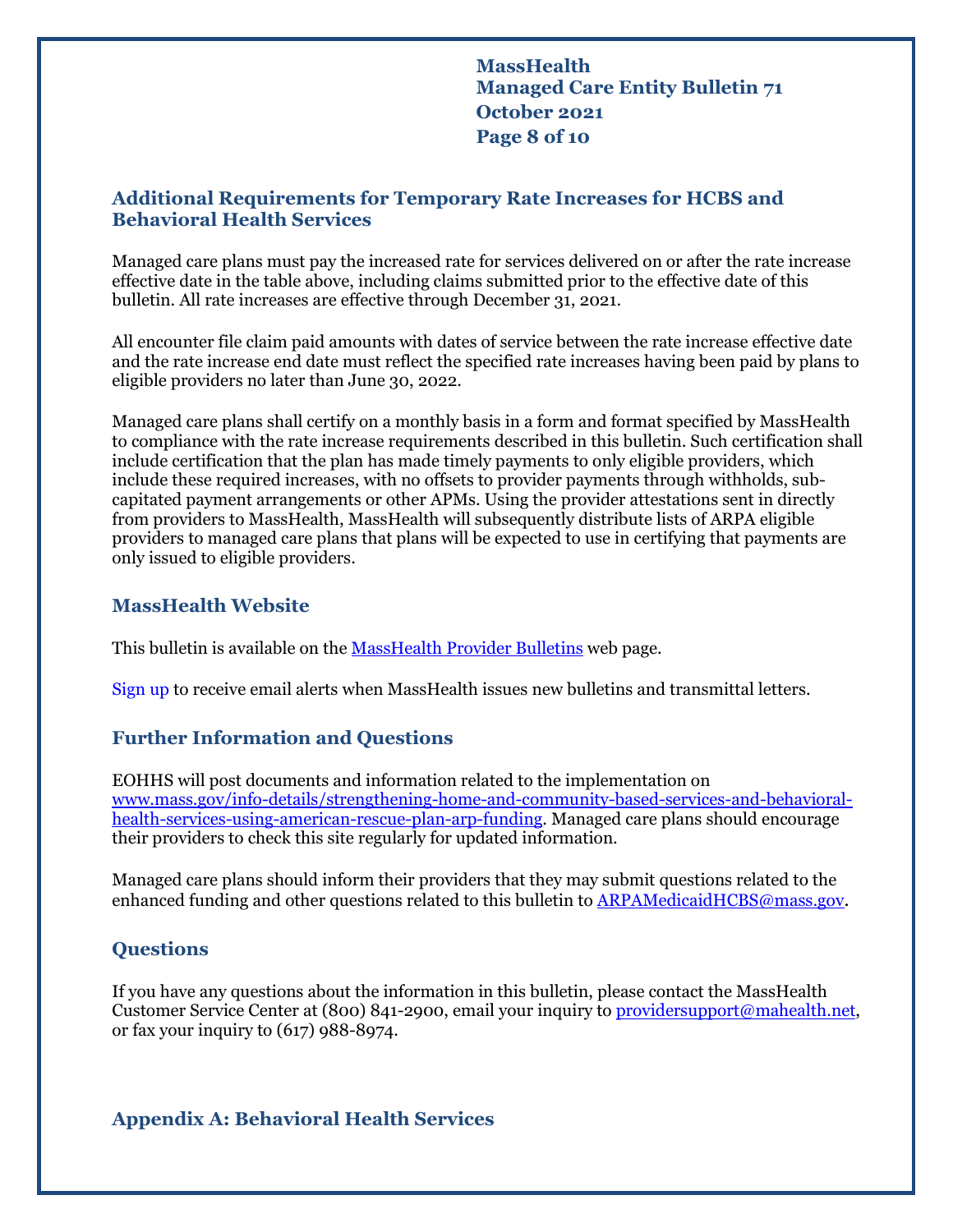**MassHealth Managed Care Entity Bulletin 71 October 2021 Page 9 of 10**

Managed care plans must increase their rates for the services set forth in Appendix T of the Accountable Care Partnership Plan and Managed Care Organization contracts and Appendix L of the Behavioral Health Vendor Contract with the exception of the following services:

• Certain Consult codes and E&M codes (99231, 99232, 99233, 99251, 99252, 99253, 99254, 99255, 99281, 99282, 99283, 99284, 99285), Specialing (T1004), ASAP (H2028), SUD medication (J0571, J0572, J0573, J2315, J3490)

Plans must additionally increase rates for the following services:

• CBAT – Community Based Acute Treatment (Rev Code 1001), ICBAT – Intensive Community Based Acute Treatment (Rev Code 1001), TCU – Transitional Care Unit (Rev codes 0100, 0114, 0124, 0134, 0144, 0154), ABA – Applied Behavior Analysis (H2012, H0032, H0031, H2019, 97156, ITS H2036), IOP – Intensive Outpatient Psychiatric (Rev Code 0905, 0906 CPT 90834), Early Intervention (96153, 96164, 96165, H2015, T1015, T1027, T1023, T1024), PACT – Program of Assertive Community Treatment (H0040, ATS H0011 or rev code 1002 for MBHP), RSS and COE RRS (H0019 or H0019-HH), CSS (H0010 or rev code 907 for MBHP)

# **Appendix B: Home and Community-based Services**

As set forth above, managed care plans must increase their rates for HCBS services and should refer to the following MassHealth Provider Manual sections for additional detail on applicable codes for each service:

- [www.mass.gov/doc/independent-nurse-in-subchapter-6-0/download](http://www.mass.gov/doc/independent-nurse-in-subchapter-6-0/download)
- [www.mass.gov/doc/home-health-agency-hha-subchapter-6/download](http://www.mass.gov/doc/home-health-agency-hha-subchapter-6/download)
- [www.mass.gov/doc/durable-medical-equipment-dme-subchapter-6/download](http://www.mass.gov/doc/durable-medical-equipment-dme-subchapter-6/download)

### **Appendix C: Children's Behavioral Health Initiative (CBHI) Rate Increase by Services**

The table below details the revised state plan rates for CBHI services (see also 101 CMR 447).

| <b>Service Description</b>                                                                                                        | Code                           | Unit          | Rate    | Add-<br>on | <b>Total</b> |
|-----------------------------------------------------------------------------------------------------------------------------------|--------------------------------|---------------|---------|------------|--------------|
| Self-help/peer services, per<br>15 minutes (parent-<br>caregiver peer-to-peer<br>support service provided by<br>a family partner) | H0038                          | 15<br>minutes | \$15.96 | \$5.11     | \$21.07      |
| Crisis intervention service,<br>per 15 minutes (mobile)<br>crisis intervention service<br>provided by a<br>paraprofessional)      | H <sub>2011</sub><br><b>HN</b> | 15<br>minutes | \$21.07 | \$6.74     | \$27.81      |